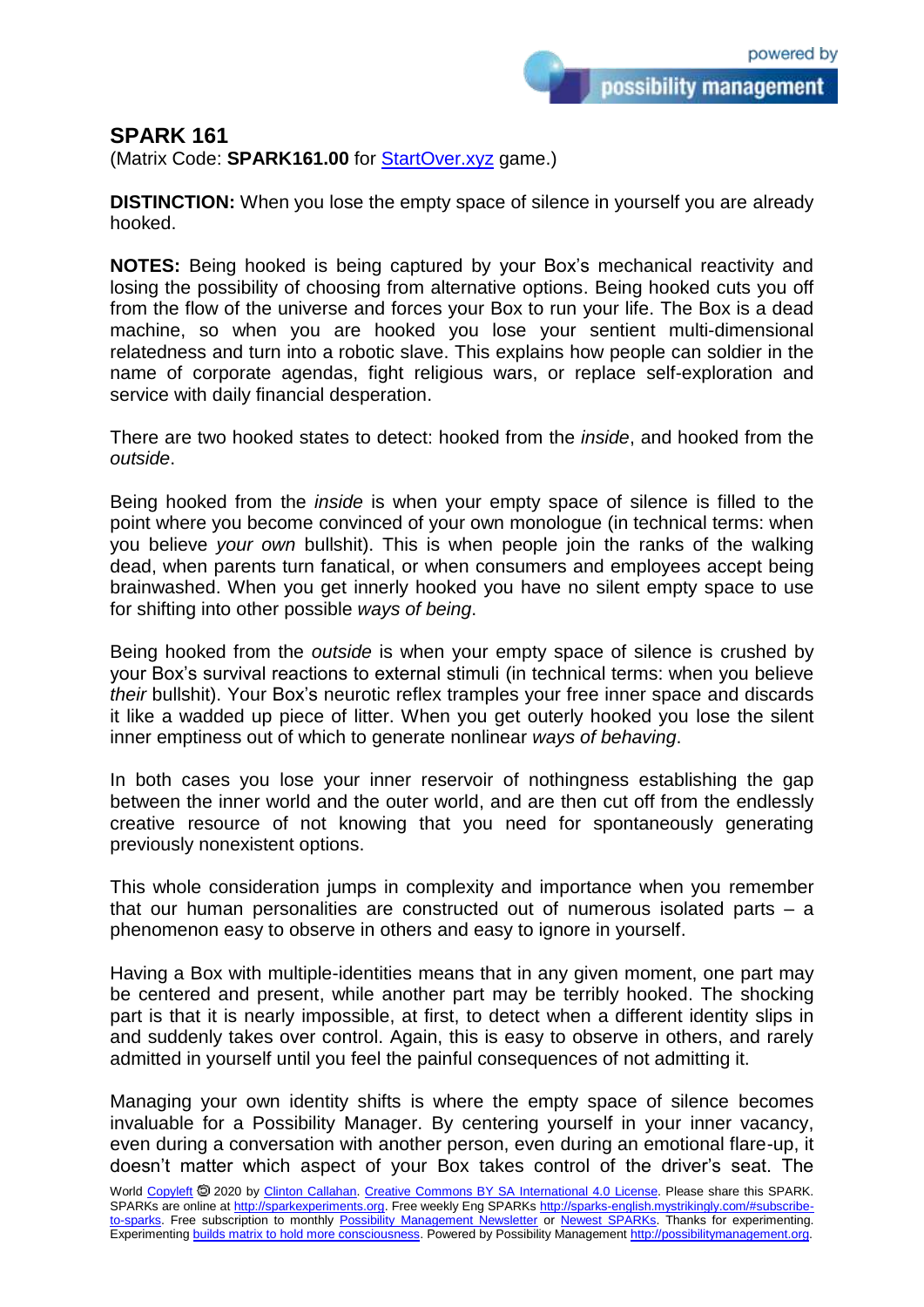radically neutral space of silence takes no sides. Inner and outer worlds can do whatever they want but you retain the free-flowing option to choose something completely different from what is happening right now.

We all have this precious gap of inner silence available to us. It is designed into the human e-body. But in the years before our initiations commence (before the age of fifteen), our silent space gets filled with internal fantasy worlds such as stories about ourselves (for example, I am better than others, I am not good enough, I matter most, I don't matter at all, etc.), and external authorities such as the beliefs of parents and society (for example, the meaning of holiday rituals, how to survive in the corporate lifestyle, what will the neighbors think, the demands of modern culture's linear life plan, have you watched the evening news, political and religious fairy tales, etc.)

Initiations replace childish space-fillers one-by-one with the silent emptiness that powers raw invention during moment-to-moment free-and-natural adult life. Onestep-at-a-time and through diverse processes, initiations empty out beliefs, expectations, assumptions, self-limitations, old decisions, perception blinders, brainwash dogmas, rules, customs, conclusions, confusions and delusions.

An unspoken anxiety about initiation is the fear of going crazy when you enter the undefined inner space. This is simply the chicken-and-egg paradox: When uninitiated you have no wings for pleasantly navigating freefall, but it is initiation that gets you out of your childhood straightjacket. This paradox is handled by trusting the universe to navigate your personal evolutionary process. The proof that it can do this is had by looking backwards over your life and noticing that indeed, the universe has all along been doing just exactly that for you.

By blowing across the void a flute player attains resonance and makes music. Without the void there could be no flute. Modern advertisers instead say you should fill up your inner void by purchasing their particular products. You may from time-totime even catch yourself staring vacantly into an open refrigerator (or the face of your partner) searching for something to pack into that emptiness. Through initiations you experientially redefine inner blankness as your home, the most powerful and friendly place to be in the whole of the universe.

As your initiations proceed you may be surprised to find that being in your inner silent space of stillness no longer equates to feeling lonely, separate, abandoned, crazy, or in exile. Your silent space turns into a landing platform on which the message of your Pearl activates, and the genius of your Bright Principles and your Archetypal Lineage do their work in the world. When nothing particular seems to be happening the stillness is nurturing and rejuvenating. Through resting in your inner space of silence new levels of noticing emerge, out of which new dimensions of relatedness and appreciation emerge, plus abilities for creating results which may have previously seemed impossible.

## **EXPERIMENTS:**

Here are some experiments:

1. **SPARK161.01** Stop filling your inner silent space with random noise, such as whistling, humming to yourself, talking to yourself, inner arguments with